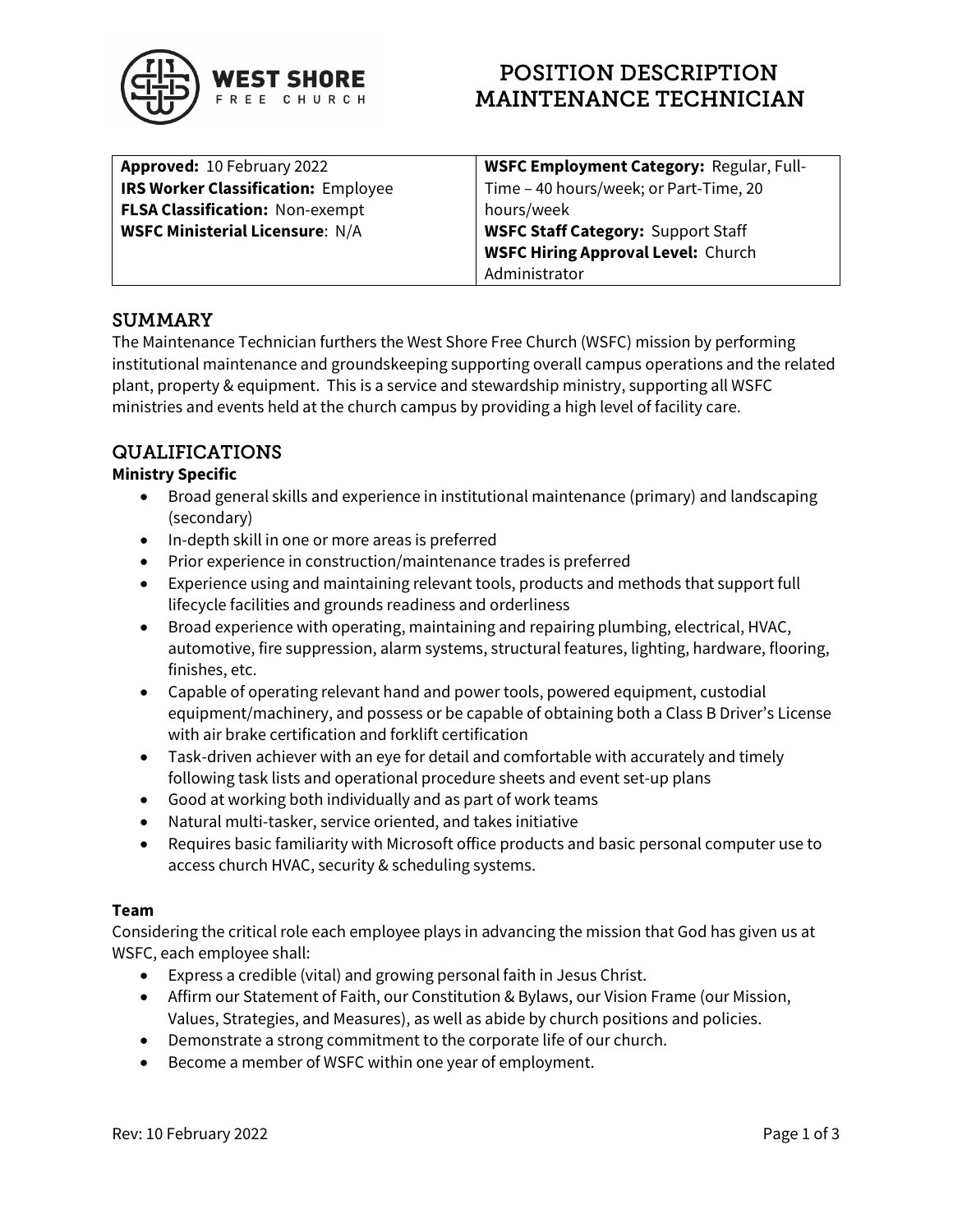

## POSITION DESCRIPTION MAINTENANCE TECHNICIAN

### RESPONSIBILITIES

The Maintenance Technician serves West Shore Free Church in two primary areas, with other additional responsibilities as listed.

#### Maintenance:

- Perform physically demanding operations such as lifting, carrying, climbing, and working at heights.
- Understand and execute all aspects of building maintenance, either independently or with contracted experts (work with/supervise, as needed). Conduct/supervise preventative maintenance and repair of all building systems including plumbing, electrical, HVAC, fire suppression, alarm systems, structural features, lighting, hardware, flooring, finishes, etc. Detailed maintenance of some of these areas are contracted out.
- Oversee the maintenance and repair of fleet vehicles and equipment. We only perform basic automotive repairs in-house.
- Be available for scheduled "on-call" maintenance activities and for emergency repairs or attention to breakage during non-working hours which are shared with Campus Operations Director (COD) and other maintenance staff.
- Maintain inventories of replacement parts and spares for building and equipment maintenance including parts identification and ordering.
- Be ready to work with custodial staff, other staff members, church attendees, volunteers and others during special projects or events throughout the year and capably lead small teams.

#### Groundskeeping:

- Operate light machinery to perform groundskeeping duties such as tractor, gator, zero-turn mowers, forklift, pick-up truck, trailer towing, etc.
- Perform general groundskeeping duties including weeding, mulching, planting, spraying, pruning, watering, walking path repair and preventative maintenance. Knowledge of landscaping and caretaking of trees, shrubs and flowers during the growing season desired.
- Maintain/oversee the maintenance and repair of relevant equipment and power tools.
- Work cooperatively with volunteers/teams and help oversee their activities: mowing, landscaping areas, sports fields, special events, and campus workdays.
- Maintain inventories of tools, supplies, parts and equipment for groundskeeping activities.
- Help train volunteers in the use of equipment, zero-turn and push mowers, weed whackers, etc. and oversee their use on campus.

#### Additionally:

- Be available and able to work with the staff and snow removal contractor to perform snow removal operations and inclement weather preparations.
- Maintain inventories and maintenance records and perform general warehousing operations in the storage building including organizing, operating forklift, item retrieval and storage and general cleaning.
- Comply with and maintain Material Data Sheets for all relevant products.
- Perform all user level maintenance in accordance with equipment procedures for all relevant maintenance and groundskeeping equipment.